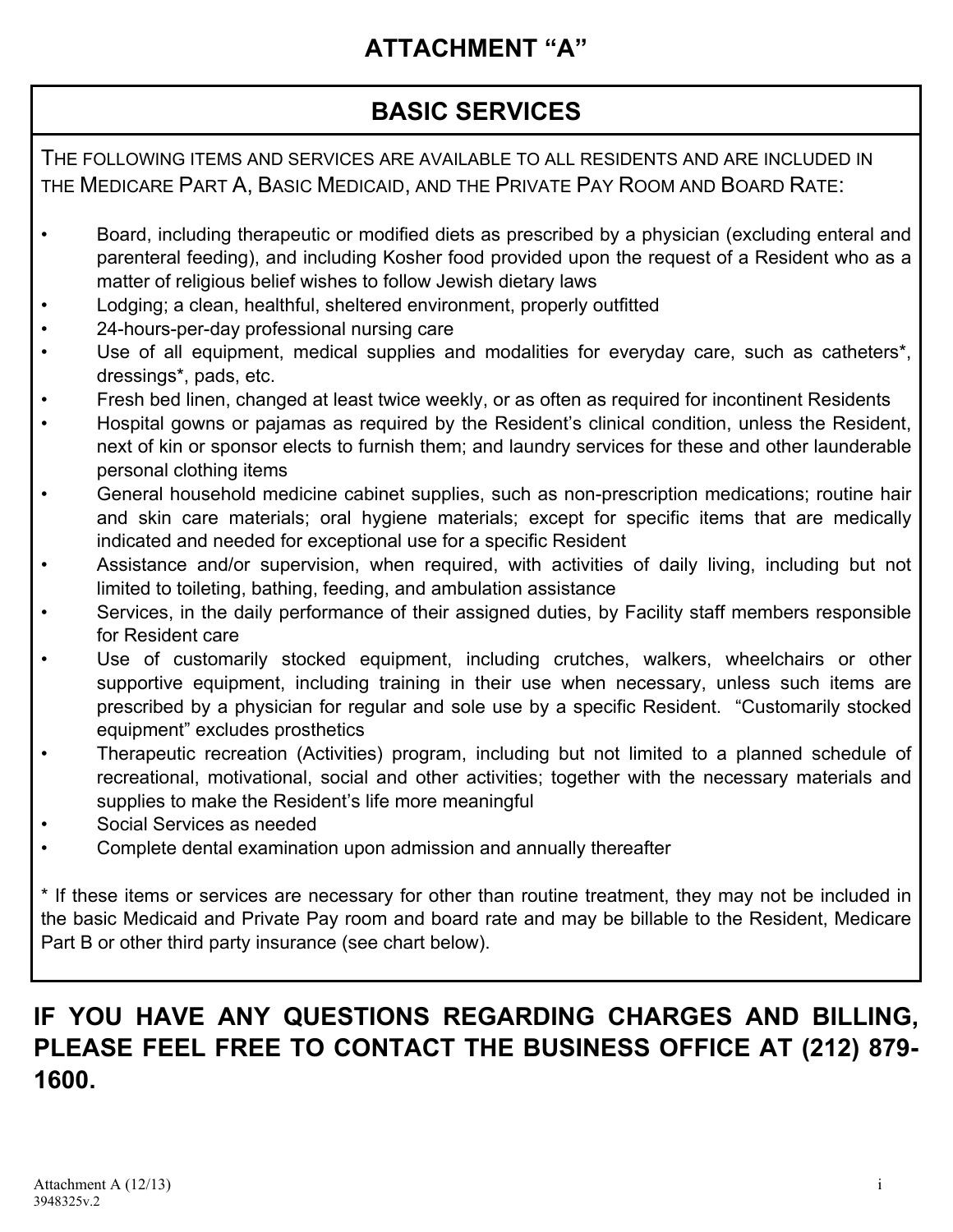## **ADDITIONAL CLINICAL SERVICES**

#### **THE FOLLOWING ADDITIONAL CLINICAL SERVICES ARE AVAILABLE TO ALL RESIDENTS. THE CHART BELOW DESCRIBES MEDICARE, MEDICAID AND PRIVATE RATE COVERAGE OF THESE SERVICES.**

| <b>Services</b>                        | <b>Medicare Part A</b> | <b>Medicare Part B</b> | <b>Medicaid</b> | Private Pay (When Not Covered by<br>Medicare or Medicaid) |
|----------------------------------------|------------------------|------------------------|-----------------|-----------------------------------------------------------|
| <b>Attending Physician</b>             | Not Covered            | Covered                | Covered         | Physician Bills Patient                                   |
| Physical Therapy Restorative           | Covered                | Covered (4)            | Covered         | Medicare Fee Schedule                                     |
| Physical Therapy Maintenance           | Covered                | <b>Not Covered</b>     | Covered         | Medicare Fee Schedule                                     |
| Occupational Therapy Restorative       | Covered                | Covered (4)            | Covered         | Medicare Fee Schedule                                     |
| Occupational Therapy Maintenance       | Covered                | <b>Not Covered</b>     | Covered         | Medicare Fee Schedule                                     |
| Speech Therapy Restorative             | Covered                | Covered (4)            | Covered         | Medicare Fee Schedule                                     |
| Speech Therapy Maintenance             | Covered                | Not Covered            | Covered         | Medicare Fee Schedule                                     |
| <b>Ophthalmology Services</b>          | Varies (5)             | Varies (5)             | Varies (5)      | <b>Billed Direct to Patient</b>                           |
| <b>Audiology Services</b>              | Varies (5)             | Varies (5)             | Varies (5)      | <b>Audiologist Bills Patient</b>                          |
| Dental                                 | Not covered            | <b>Not Covered</b>     | Covered         | Not Included                                              |
| Pharmaceuticals                        | Covered                | <b>Not Covered</b>     | Covered         | Not Included                                              |
| Oxygen                                 | Covered                | Not Covered            | Covered         | Included                                                  |
| Oxygen Supplies                        | Covered                | Not Covered            | Covered         | Included                                                  |
| <b>Enteral Nutrition - Supplements</b> | <b>Not Covered</b>     | Covered (1, 4)         | Covered         | Medicare Fee Schedule (2)                                 |
| <b>Enteral and Parenteral Supplies</b> | Covered                | Covered (1, 4)         | Covered         | Medicare Fee Schedule (2)                                 |
| <b>Primary Surgical Dressings</b>      | Covered                | Covered (1, 4)         | Covered         | Medicare Fee Schedule (2)                                 |
| <b>Urological Supplies</b>             | Covered                | Covered (1, 4)         | Covered         | Medicare Fee Schedule (2)                                 |
| <b>Tracheostomy Supplies</b>           | Covered                | Covered (1, 4)         | Covered         | Medicare Fee Schedule (2)                                 |
| <b>Ostomy Supplies</b>                 | Covered                | Covered (1, 4)         | Covered         | Medicare Fee Schedule (2)                                 |
| <b>Prosthetics and Orthotics</b>       | Covered                | Covered (1, 4)         | Covered         | Medicare Fee Schedule (2)                                 |
| Laboratory                             | Covered                | Covered (1, 4)         | Covered         | Medicare Fee Schedule (3)                                 |
| X-Ray                                  | Covered                | Covered (1, 4)         | Covered         | Medicare Fee Schedule (3)                                 |
| <b>EKG</b>                             | Covered                | Covered (1, 4)         | Covered         | Medicare Fee Schedule (3)                                 |
| <b>EEG</b>                             | Covered                | Covered (1, 4)         | Covered         | Medicare Fee Schedule (3)                                 |
| Ambulance                              | Covered                | Covered (1, 4)         | Covered (1)     | Medicare Fee Schedule (3)                                 |
| Ambulette                              | <b>Not Covered</b>     | <b>Not Covered</b>     | Varies (5)      | Fee Basis (3)                                             |

**If your stay is covered under Medicare Part A:**

• Medicare will pay up to 100 days for your stay (assuming eligibility criteria are met and benefits are still available).

• Co-insurance payments for 2022 are \$194.50 per day for day 21 to day 100.

*\*\* It is the responsibility of the Resident, Sponsor and/or Designated Representative to verify co-insurance coverage of any secondary insurance by contacting the insurance carrier and notifying the Business Office at (718) 372-4500.* 

#### **If you are covered by Medicare Part B, for 2022:**

- Annual Medicare Part B Deductible is \$233.00.
- Co-Insurance payments are 20% of the approved Medicare Part B charge for all Part B covered services.
- Occupational therapy benefits are capped at a total of \$2,150 per year (including co-insurance)
- Physical and speech therapy benefits (combined) are capped at a total of \$2,150 per year (including co-insurance).
- Beneficiary may qualify for Therapy Cap Exception Process. However, if your request for additional services above the therapy cap is denied, you will be responsible for 100% of the Medicare Approved Charge once the cap is reached.

(1*) May be billed by outside vendor to DMERC or Intermediary.* 

*(2) Billed by Facility.* 

*(3) Billed direct by Provider or Vendor.* 

*(4) Patient/Resident responsible for co-insurance and deductible.* 

*(5) Coverage depends on services provided.*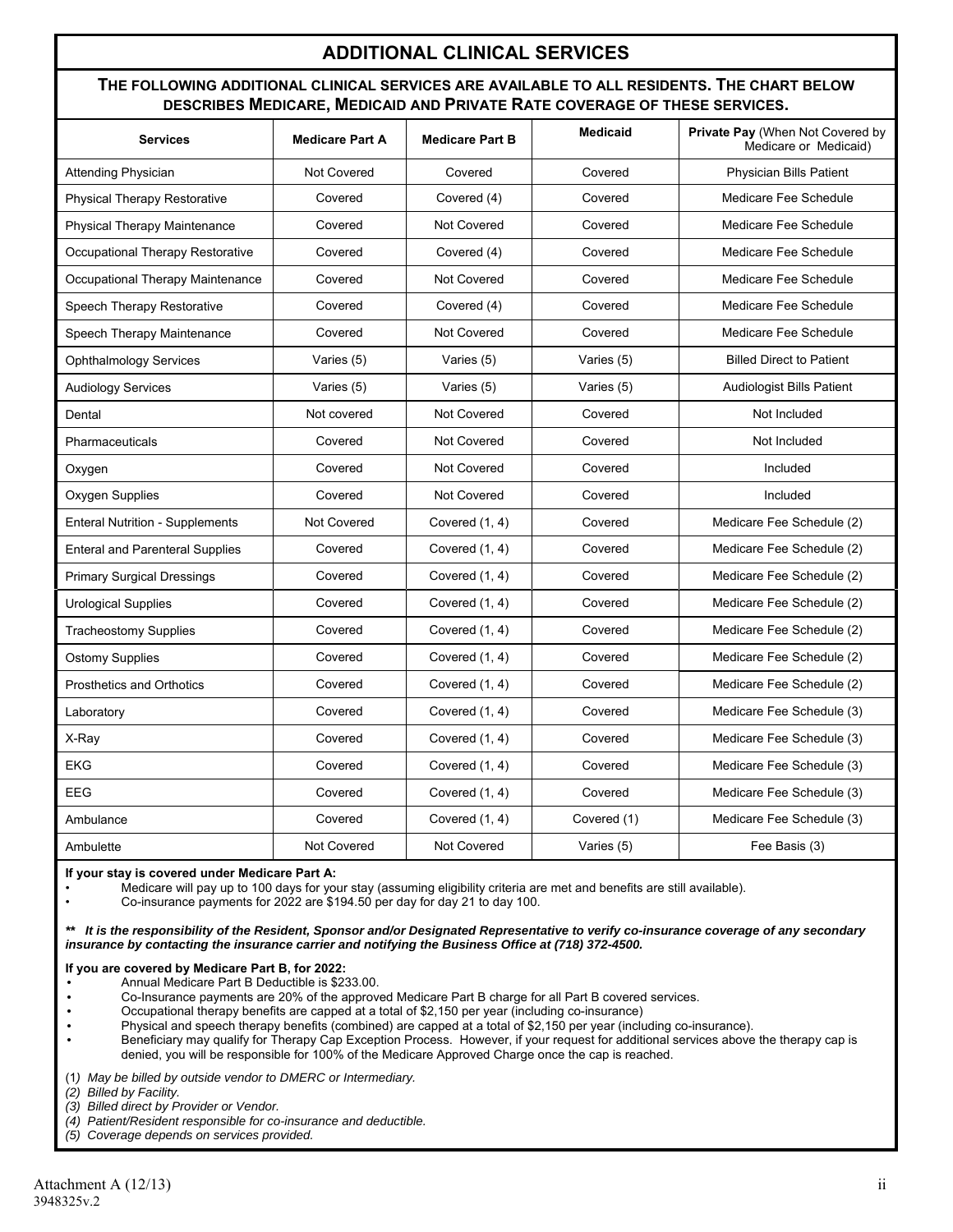# **ADDITIONAL NON-CLINICAL SERVICES**

## **THE FOLLOWING ADDITIONAL NON- CLINICAL SERVICES ARE AVAILABLE TO ALL RESIDENTS AND IF REQUESTED BY THE RESIDENT, SPONSOR AND/OR DESIGNATED REPRESENTATIVE, WILL BE CHARGED TO THE RESIDENT:**

- Telephone
- Television/radio for Resident's personal use
- Personal comfort items, notions and novelties, and confections
- Cosmetic and grooming items and services, in excess of those for which payment is made under Medicaid, Medicare, or other insurance programs
- Personal clothing
- Personal reading matter
- Gifts purchased on behalf of a Resident
- Flowers and plants
- Social events, special meals, and entertainment offered off the premises and outside the scope of the Activities program provided by the Facility
- Non-covered special care services, such as private duty nurses
- Specially prepared or alternative food (other than Kosher food or food required by a therapeutic or modified diet prescribed by a physician)
- Private room (except when therapeutically required, such as for isolation for infection control)
- Deluxe private room
- Luxury amenities (e.g. plush bathrobe, luxury toiletries, luxury linens, etc.)

# **IF YOU HAVE ANY QUESTIONS REGARDING CHARGES AND BILLING, PLEASE FEEL FREE TO CONTACT THE BUSINESS OFFICE AT (212) 879- 1600.**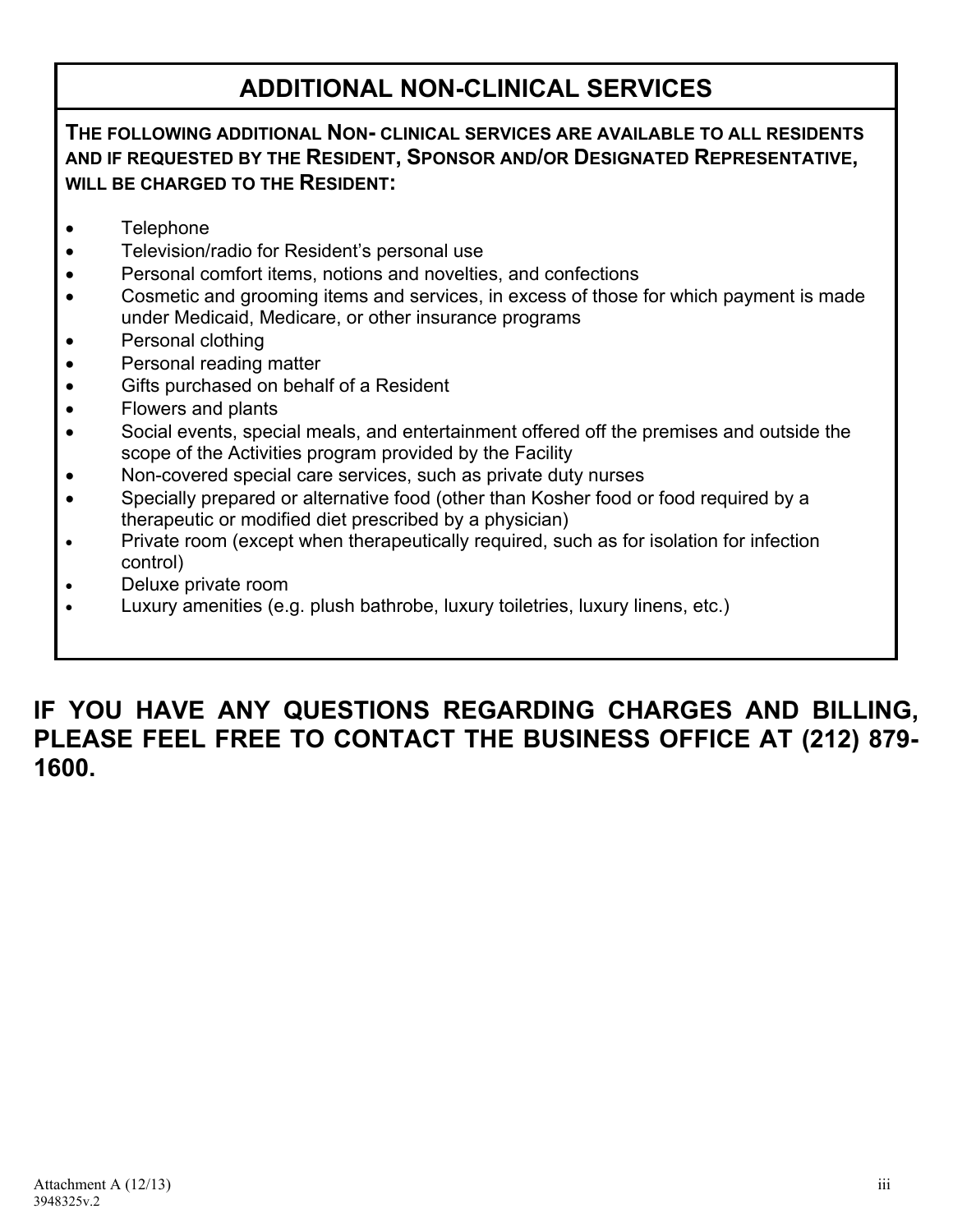# **SPECIAL RULES REGARDING SELECTED PAYORS**

**PAYMENT FOR IN-PATIENT LONG TERM CARE SERVICES IS AN EXPENSIVE AND COMPLICATED PROCESS. THIS SUMMARY PROVIDES OUR RESIDENTS AND THEIR FAMILIES WITH BASIC INFORMATION WHICH SHOULD SIMPLIFY THE PROCESS. NOTHING HEREIN SHOULD BE CONSIDERED TO BE LEGAL ADVICE. WE URGE YOU TO CONSULT WITH AN INSURANCE AGENT, ATTORNEY AND/OR OTHER KNOWLEDGEABLE PROFESSIONAL(S) IN ORDER TO HELP MAXIMIZE AVAILABLE COVERAGE. FURTHER, AS THE INFORMATION PROVIDED BELOW IS BASED UPON STATUTE AND REGULATIONS, IT IS SUBJECT TO CHANGE WITHOUT NOTICE.**

## **MEDICARE PART A PAYMENT**

Medicare Part A Hospital Insurance Skilled Nursing Facility coverage is generally available to qualified individuals 65 years of age or older, and individuals under age 65 who have been disabled for at least twenty-four months, who meet the following five requirements: 1) The Resident requires daily skilled nursing or rehabilitation services that can be provided only in a skilled nursing facility; 2) The Resident was hospitalized for at least three consecutive days, not counting the day of discharge, before entering the skilled nursing facility; 3) The Resident was admitted to the facility within 30 days after leaving the hospital; 4) The Resident is admitted to the facility to receive treatment for the same condition(s) for which he or she was treated in the hospital; and 5) A medical professional certifies that the Resident requires skilled nursing care on a "daily basis." A Resident requires skilled nursing or skilled rehabilitation services on a daily basis when services are medically necessary and provided seven (7) days a week. There is an exception if they are only provided by the facility for five (5) days per week, due to staffing levels at the facility. Additionally, there may be a one to two day break if the Residents needs require suspension of the services.

Where these five criteria are met, Medicare may provide coverage of up to 100 days of care in a skilled nursing facility (SNF): the first 20 days of covered services are fully paid for; and the next 80 days (days 21 through 100), of the covered services are paid for by Medicare subject to a daily coinsurance amount for which the Resident is responsible. For 2022, the Medicare Part A co-insurance amount is \$194.50 per day.

Additionally, Medicare Residents requesting a leave of absence from the facility should be aware of the Medicare rules regarding leave of absence and transfer within thirty (30) days. Medicare treats a leave of absence, where a Resident leaves the facility on a particular day and does not return by twelve (12) midnight that day, as an uncovered day. Additionally, the day in which a Resident begins a leave of absence (i.e., hospitalization), where the resident is absent for more than 24 hours, is treated as a day of discharge.

Except for specifically excluded services, nursing home services provided to Medicare Part A beneficiaries are covered under the consolidated billing requirements. Residents must consult with the Facility before obtaining any services outside of the Facility.

Medicare also has a thirty (30) day transfer requirement. A Resident must be transferred from a hospital or other SNF within thirty (30) days of discharge and meet the skilled care requirements in order to be eligible for SNF coverage.

If a Resident meets the eligibility requirements for Skilled Nursing Facility benefits under the Medicare Part A Hospital Insurance Program, Facility will bill Medicare directly for all Part A services provided to the Resident. Medicare will reimburse Facility a fixed *per diem* or daily fee based on the Resident's classification within the Medicare RUG III guidelines. RUG is an acronym for Resource-based Utilization Groups. These guidelines are a measure of what type of care the Resident requires and what it costs health care providers to provide that care to a Resident. Members of our professional staff will evaluate the Resident's health condition based on a standardized assessment form (called the MDS 2.0) provided by the Centers for Medicare and Medicaid Services (CMS). Information from the MDS 2.0 form will be used by Medicare to assign the Resident a RUG III category.

The Resident will be responsible for the daily co-insurance amount determined by Medicare. This amount is subject to increase each calendar year. With limited exceptions, a Resident who requires more than 100 days of SNF care in a benefit period will be responsible for private payment of all charges beginning with the 101st day. A new benefit period may begin when the Resident has either not been in a facility or has not been receiving a covered level of care in a skilled nursing facility for at least 60 days, returns to the hospital for another three-day stay, and then re-enters the SNF. A SNF may not request private payment until the Resident has received an official initial determination from Medicare that "skilled nursing" benefits are no longer available. While a SNF may make a determination of non-coverage, beneficiaries have a right to request an official Medicare determination of coverage (called a "Demand Bill"), which can be appealed.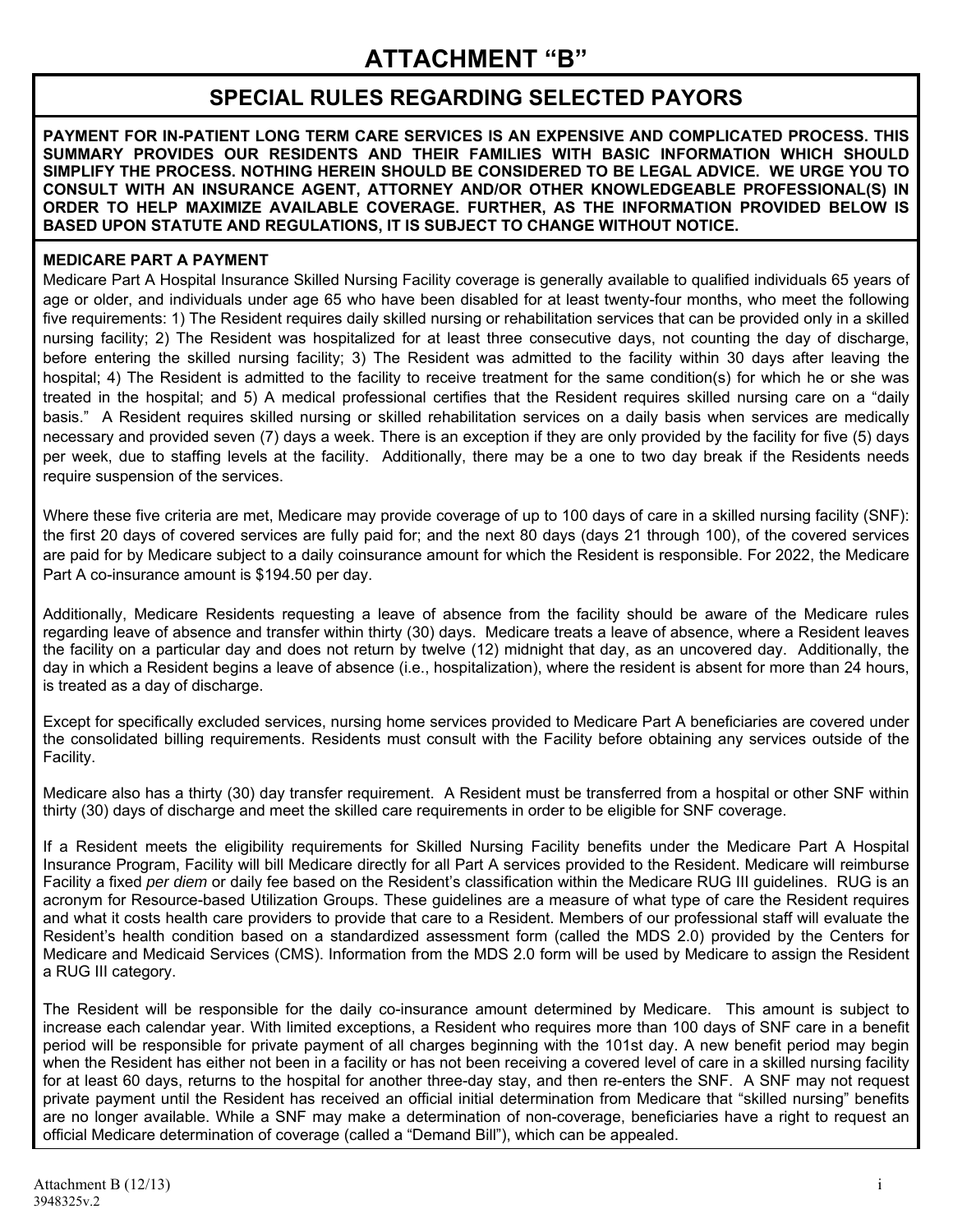#### **MEDICARE PART B PAYMENT**

Individuals who pay monthly premiums to enroll in Medicare Part B will be charged according to Facility's or the service providers' stated charge schedule for services they receive at Facility. Medicare Part B pays for a wide range of additional services beyond Part A coverage. Part B may cover some of a Residents care regardless of whether they are eligible for Part A benefits. Part B covers eighty (80%) percent of the Medicare approved charge for a specific service and the individual is responsible for the additional twenty (20%) percent. In general, Part B covers medical services and supplies. Part B covers such services as: physical, occupational and speech therapy, physician services, durable medical equipment, ambulance services and certain out-patient and clinical laboratory services. However, Part B benefits have limitations. For example, for 2022, there is a \$233.00 deductible applicable to Medicare Part B benefits. Additionally, physical therapy (including speechlanguage pathology services) and occupational therapy are each subject to an annual limitation. The therapy financial limitations or "caps" are indexed by the Medicare Economic Index (MEI) each year. For 2022, the indexed amounts for physical therapy (including speech-language pathology services) and occupational therapy are \$2,150.00 each, including coinsurance. Beneficiaries may be eligible for the Therapy Cap Exception Process. Both therapy limitations are still subject to the 80% - 20% coverage limitation in that the individual will be responsible for the 20 % co-insurance payments. **The Resident is responsible for private payment of all therapy charges and any other ancillary charges above the Medicare Part B coverage limitations.** The Facility can bill and receive payment if the Resident fills out a Medicare assignment of benefits form. If the Resident completes an assignment of benefits form, a health care provider cannot charge the Resident above the Medicare approved charge. In order to determine the Resident's Part B coverage you should contact the Social Security Administration.

In addition, Medicare Advantage programs and other alternatives may increase available Medicare benefits. To receive additional information about Medicare and Medicare Advantage programs, call the Social Security Administration at 800-772- 1213 or the Centers for Medicare and Medicaid Services at 1-800-MEDICARE.

### **MEDICARE PART D - PRESCRIPTION DRUG COVERAGE**

Individuals eligible for Medicare Part A or enrolled in Medicare Part B and who do not have prescription drug coverage from a privately operated health plan or a Medicare Advantage-PD plan are eligible to enroll in Medicare Part D for prescription drug coverage. Medicare Part D through the selected PDP will provide reimbursement for prescription drugs listed in the PDP's formulary subject to applicable premiums, deductibles and co-payments. Eligible individuals interested in obtaining prescription drug coverage through Medicare Part D must enroll in a PDP approved in the region. Upon admission to a skilled nursing home, individuals enrolled in a PDP in the community are permitted to continue with, or switch to a different PDP in the region.

Dual eligible Medicare/Medicaid beneficiaries are automatically enrolled in, and assigned to an approved benchmark prescription drug plan ("PDP") in the region. As of January 1, 2006, Medicaid no longer pays for prescription drug cost for dual eligibles. Dual eligibles in nursing homes will receive prescription drug coverage through Medicare Part D for the drugs listed on the selected PDP's formulary. As long as dual eligibles are enrolled in benchmark plans in their region, they will not be responsible for premiums, deductibles and cost sharing obligations.

Please call 800-633-4227 or contact www.medicare.gov/pdphome.asp to obtain enrollment information.

## **MANAGED CARE**

Residents who are members of a managed care benefit plan that is under a contract with the Facility to provide specified services to plan members will receive those services with full coverage so long as the Resident meets the eligibility requirements of the managed care benefit plan. To the extent the Resident meets the eligibility requirements of the managed care benefit plan, he or she will be financially responsible only for the required deductibles and co-insurance and for those services that are not included in the list of covered services. Residents who have not received a list of covered services and eligibility requirements from their managed care benefit plan are advised to contact their social worker and/or managed care benefit plan.

#### **PRIVATE INSURANCE**

Residents who are covered by a private insurance plan that does not have a contract with the Facility must exhaust all available insurance coverage before seeking Medicare or Medicaid coverage. Where the insurance proceeds under the private plan are insufficient to cover the cost of care, the Resident will be responsible for any difference. The coverage requirements for nursing home care vary depending on the terms of the insurance policy. Questions regarding private insurance coverage should be directed to the social work staff and/or the Resident's insurance carrier or agent.